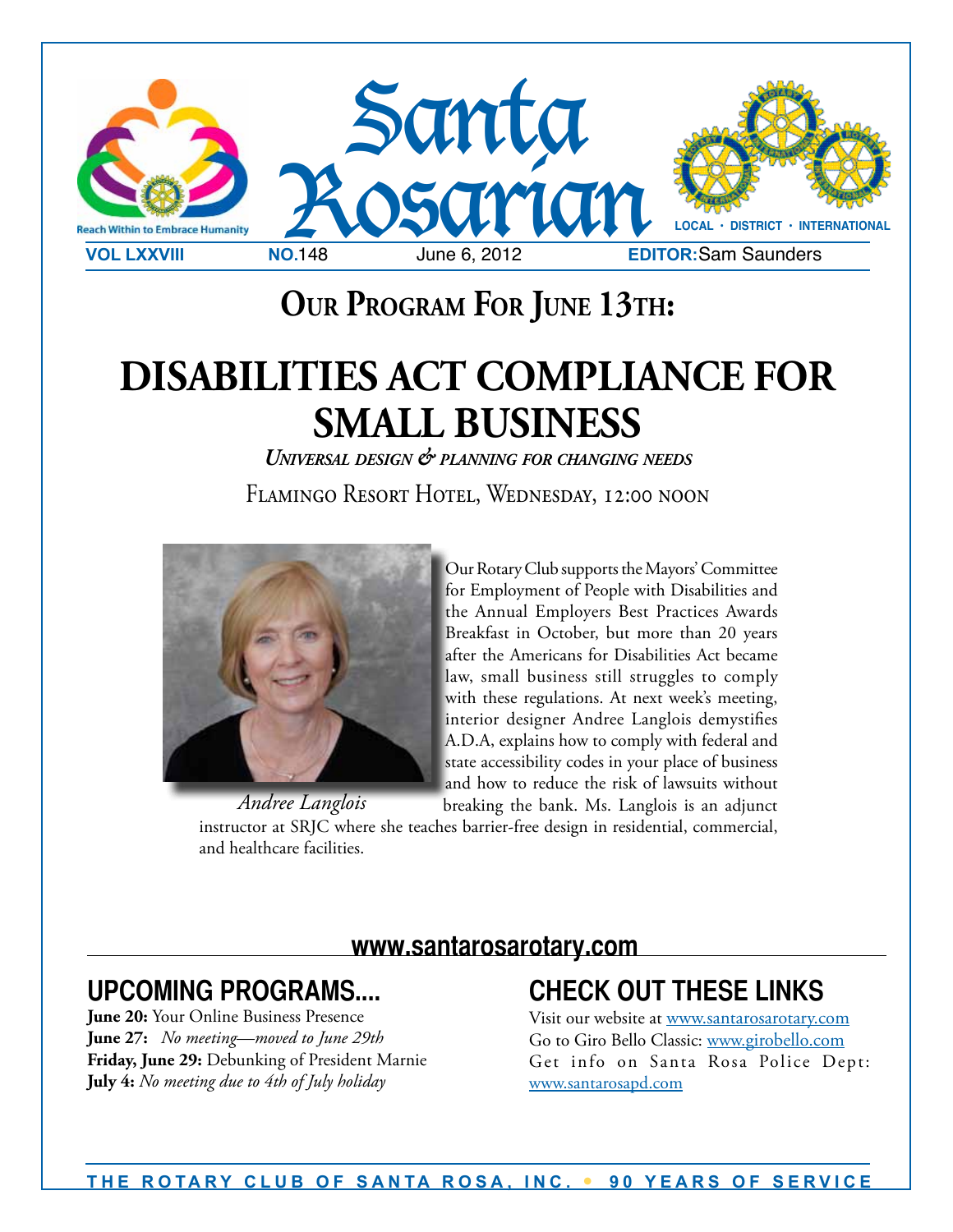#### **GETTING A FRESH START**

Past President Debi Zaft (2006-2007) went on offense today for an absent **President Marnie Goldschlag** as she opened today's meeting in her usual cool and inimitable style. Since today's guest speaker is the Chief Probation Officer of Sonoma County, some were wondering if that explained President Marnie's absence. **Past President Wally Lowry (1991-1992)** found the flag, his hand and his heart just in time to lead us in the Pledge of Allegiance. **Vickie Hardcastle** deftly delivered a quote from John Wooden, the famously successful UCLA basketball coach for 27 years, about making a personal contribution in all our endeavors as a worthy fundamental goal in life.

#### **VISITING ROTARIANS & GUESTS**

**Nona Lucas** introduced two visiting Rotarians: Pierre (the Chef) Lagourgue from the Rotary Club of Sebastopol and, from the Rotary Club of Napier, New Zealand, Gary Hemming, and his wife Lynne. **Wayne Rowlands** introduced his guest, Blake Tullysmith, who has applied for membership in our Rotary Club. **Jeff Gospe** introduced Bob Smith, sanitation engineer



and guest of the World Community Service Committee. Jeff also introduced our club's weeklong guests, the 2012 Group Study Exchange team from Turkey. Jeff thanked our own **Jackie** 

**Jeff Gospe with team members introduced at Wednesday's Rotary Meeting. Left to right: Ulkem, Zeynep, Filiz, Eker, Mete**

**McMillan** for her dedication and hard work as the GSE team coordinator for doing such a great job, introducing them to Greater Santa Rosa and making them feel welcome. Today the team exchanged club banners from the sponsoring Rotary Club in Istanbul. For more details of the GSE team members and their week in Santa Rosa, keep reading.

# **SUNSHINE REPORT**

**Past President Debi Zaft** indicated that **Matt Everson's**  Dad has successfully weathered surgery and is now on the mend. A "slow news day" in this category is usually good news.

> *This week's photographer:* **Diane Moresi**

# **ANNOUNCEMENTS**

Past President Debi reminds members to sign-up for dinner at **President Marnie's** debunking on June 29th at the Wikiup Club. Sign-up sheets are now available. Do not forget that Rotary is dark on June 27th. The meeting is postponed to Friday afternoon, June 29th at the Wikiup Club, 500 Wikiup Drive in Larkfield. Please make reservations next week for you and your guests.

## **GIRO BELLO MINUS FOUR**

**Four weeks before the Beautiful Ride: Doug Johnson**—with the aid of interpreter & **Past President Don McMillan**—reminded us about the Giro Bello bike races and that we have almost 300 bicycle riders and \$15,000 of pledged sponsors, but we need more of



both. We have good evidence that Giro Bello's Social Network Blitz is beginning to work. Two weeks ago, you heard about the huge success of the Petaluma Sunrise Rotary's bike ride that signed up 1300 riders—four times the riders in 2011- by using the power of social networking & the Internet. With a membership of less than 50, they emailed their friends, business associates, and relatives and sent them a message like the one that all of us received, asking all who received it to send the same message to forward the same message to their associations and friends etc. Now's the time to keep it up, day after day. We need a crowd of riders, bikers, and sponsors. Any questions, call a member of the Giro Bello Committee they have been working long & hard on this our first and largest fundraiser of the year and they need our help to make this the biggest success possible.

**Question:** Why can't a bicycle stand up on its own? **Answer:** Because it's two-tired

# **COUNTING ON THE KIDS**

When the Rotary Club of Santa Rosa was founded in 1921 the only other Rotary Club north of the Bay was the sponsor of our club, the Rotary Club of Napa, founded only the year before—in 1920—but it didn't take long until the Petaluma Rotary got started in 1923, Calistoga in 1924, Sebastopol in 1925, followed by Ukiah, St. Helena, Cloverdale, and Lakeport. Today there are six Rotary clubs in Santa Rosa itself, plus six more Rotary Clubs almost within walking distance… many of them sponsored over the past 90 years by our Rotary Club. All of these clubs are being visited by your fellow Rotarian volunteers to spread the word about our huge Giro Bello fundraiser on July 7th. On Tuesday, **Jim Johnson** returned to the Rotary Club he helped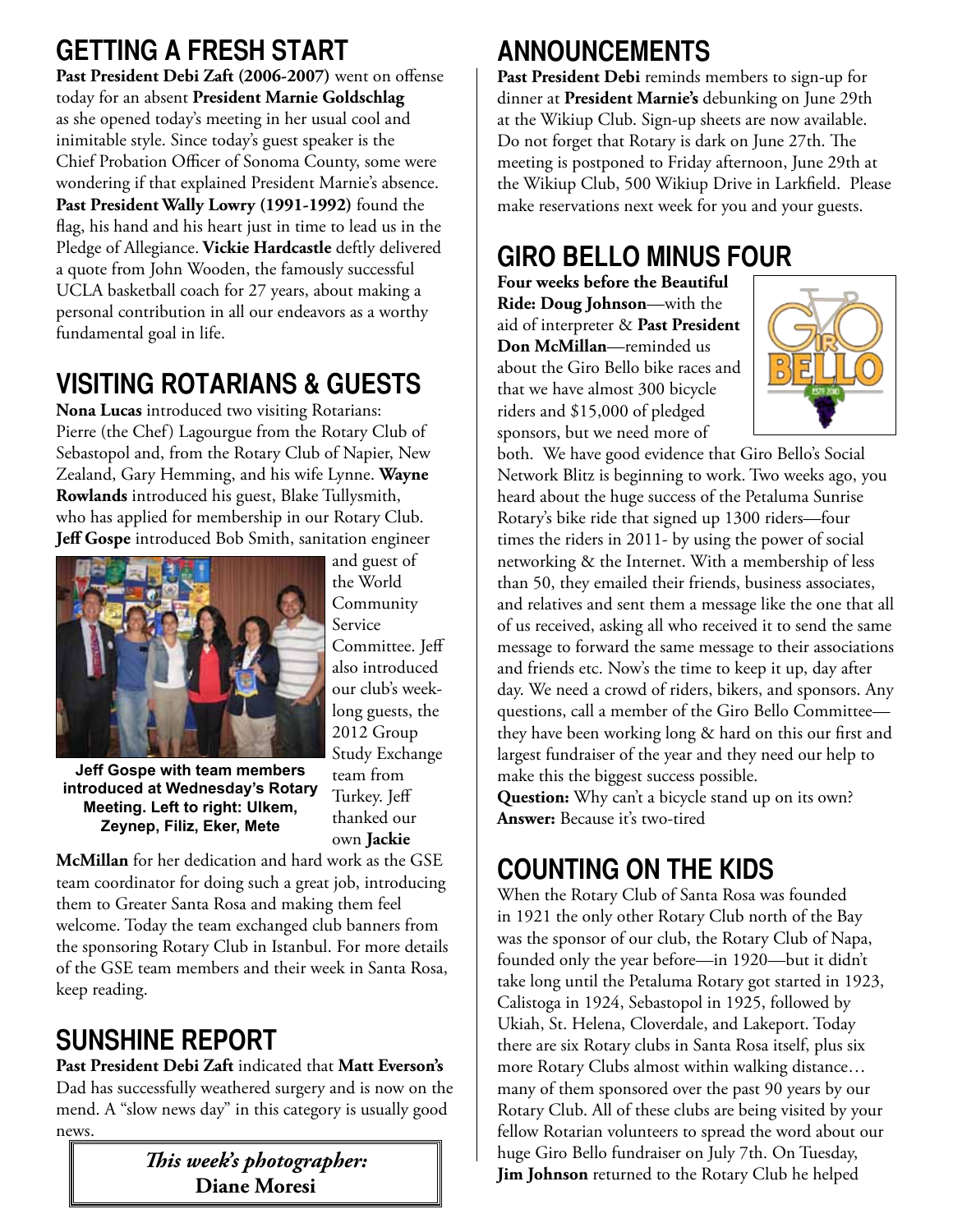found 25 years ago this week in Windsor. What a warm welcome, especially from District Governor Maureen Merrill, Larry Wassem, Phil Trowbridge, Marie Coakley, and several other surviving charter members. The current president of Windsor Rotary is Pegi Ball, who catered the weekly breakfasts back in the late 1980s before becoming a Rotarian herself.



**Jim Johnson spreads the word about Giro Bello to the Windsor Rotary Club**

#### **HAPPY BIRTHERS (BIRTHDAYS)**

#### According to the club roster, ten of our fellow Rotarians were born in the month of June, but only five showed up to be serenaded for having survived the experience. **Vickie Hardcastle** led the song and **Kerrie Chambers**

provided bottles of wine as gifts. Thank you, Kerrie, for your gesture of generosity to the geriatric gadabouts in the group. Vickie is to be commended for not disclosing the ages of those present.



**Steve Reuter, Jack Abercrombie, Jack Atkin, Nick Knickerbocker, and Peggy Soberanis**

#### **WE'VE LOST OUR MARBLES (AGAIN)**

With \$65 in the raffle pot this week, all that ticket winner **Ryan Thomas** had to do was pull out the orange marble to win it all. AND, HE DID! Maybe all those years in an orange jumpsuit helped guide him (OK, maybe it was watching endless hours of the O.J. Trial on



**Ryan Thomas wins big with**

TV). **Red Badger Tim Delaney** conducted today's third straight heist of the raffle pot. Audit! Audit! Audit!

#### **WORLD COM**

That's short for "World Community Service". **Jeff Gospe**, chair of our club's WCS Committee, presented a \$1,500 check to sanitation engineer Bob Swift to kick-off a cleanwater project in a small village of 350 people in Ecuador. Bob works with multiple groups, including Rotary, to construct simple-to-use water sanitation systems in developing countries. The townspeople will provide the labor, Rotary provides the funds and Bob provides the supervision and administration. What a team! He invites any or all of us to Ecuador to work on this project with him. Construction is supposed to start this September.

#### **TURKISH GSE TEAM VISIT**

Thanks to **Jackie McMillan** and her team of volunteers, this was a fast & furious week for the five members of the Group Study Exchange team that visited Santa Rosa and District 5130 from the Republic of Turkey during the month of June. They arrived in Santa Rosa



**Rick Allen with Istanbul Stock Exchange's Ulkem Basdas**



**GSE's Zeynep Urturk relaxing in the Allen's kitchen**

The GSE team visiting our Rotary Club and our district is sponsored by one of the 81 Rotary Clubs in what may be the largest city in the world. Team leader is lkay Eker, whose Turkish family is involved in the manufacturer of auto parts. Ms. Eker will be

last Friday afternoon to meet their Rotarian hosts for the week at an informal evening at the Fountaingrove home of **Rick & Tricia Allen.** The GSE team members are from the only city on earth that spans two continents, Istanbul, which straddles both sides of the infamous Bosporus, the waterway that separates Europe & Asia.



**Tim Delaney Turkish Math Teacher Feliz Buyukavcilar**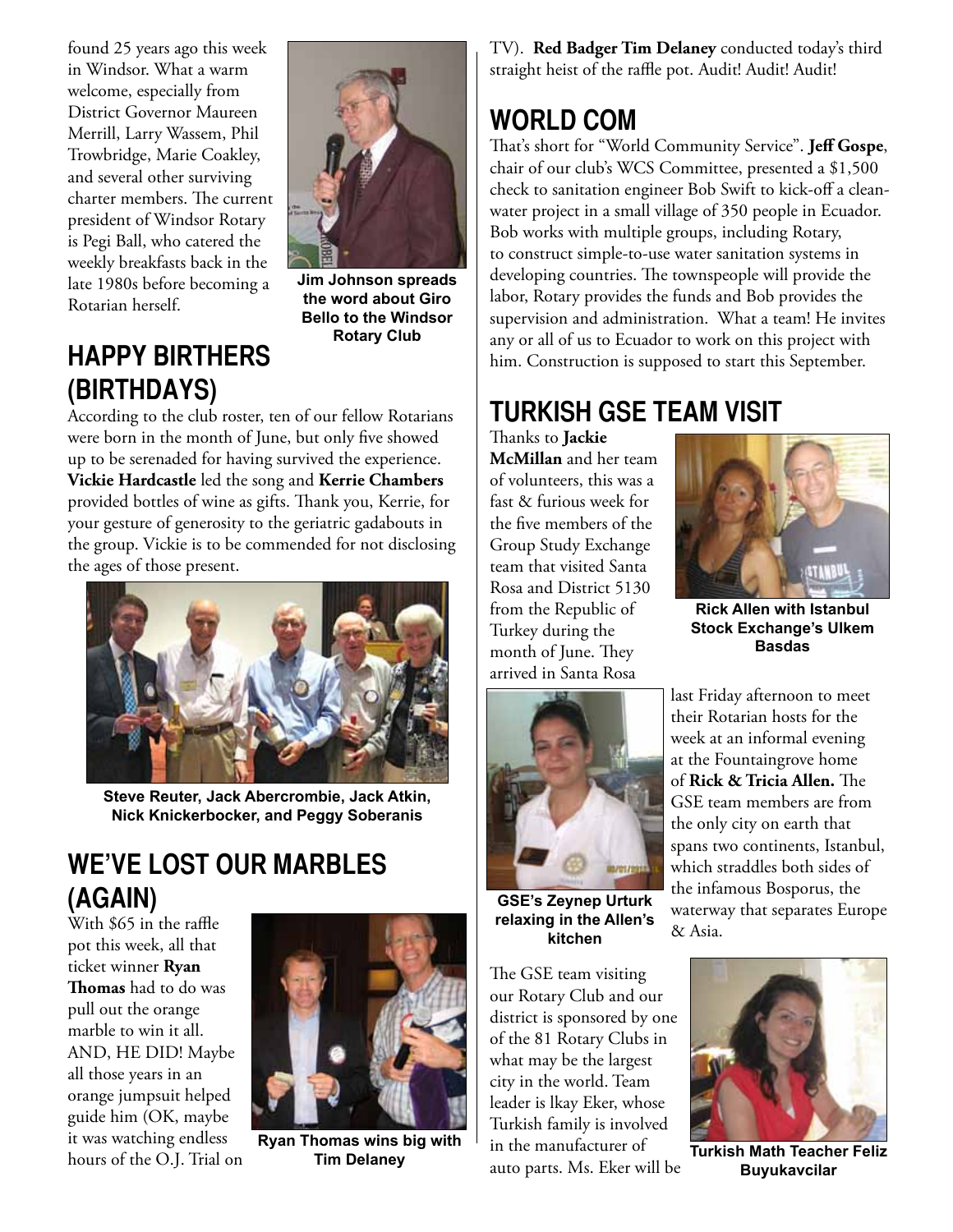president of her Rotary Club the week after she returns to Istanbul. Her team is made up of Mete Eroz, a marketing specialist at Vodaphone, only recently manufacturing



**Sunday Welcome Party at DG Maureen's home in Windsor Left to right: Mete Eroz, Maureen Merrill, Rotarian host Arnie Carsten**

cell phones in Turkey; Ulkem Basdas works for the Istanbul Stock Exchange; Zeynep Erturk is a sales representative for Hattat Automotive Marketing; and Filiz Buyukavcilar

teaches mathematics at a high school in the Asian side of Istanbul. Mete Eroz—whose father is a senior officer in the Turkish Army—is the only male member of the team.

Along with their Ambassadorial Scholarships, Rotary's Study Exchange program is one of the Rotary Foundation's oldest and best-known programs fostering

international relations and building friendships around the world. While in Santa Rosa, they toured a number of Sonoma County wineries, the Wednesday Night Market, Sonoma Country Day School, SRJC's Shone Farm, Kozlowski Farms, Sonic.net, the Sonoma County and Pacific Coast



**Born in Istanbul and raised in Izmir, Turkey, former Rotarian Bergen Bourdon devoted her week to making the team feel at home. Left to right: Team leader Ilkay Eker, Mete Eroz, Bergen**

Air Museums, not to mention the Schulz Museum, the Charles Schulz Ice Arena & Warm Puppy Gift Shop. On Monday that walked through the Prince Greenway along Santa Rosa Creek, and gave a presentation to the Rotary Club of Santa Rosa West before visiting our meeting. Friday afternoon at **Wayne Roland's** home they will be our guests of honor at the monthly Rotary Social, leaving the next morning for Rotary Clubs in California's coastal northwest--Garberville, Eureka, and the giant redwood forests.

# **LOCKDOWN (WITH A TWIST)**

Showing signs of recidivism, **Past President Debi**  slid back into her old role of being the smooth "Finemistress" that she learned to be while doing time as our 2006-07 Club President.

**Nicole Le** was the first offender, for the audacity to be pregnant with her second child (a girl). The due date of the big event is sometime in October. Proud parents John and Nicole, here's the Rotary drill when new babies are born to Rotary: Members of our club start a collection for the new baby. For that, Nicole's sentence was \$50 to the Club. Those are just the facts, Ma'am.

**Vinay Patel** was next in the line-up, fined \$50 to his daughter's Paul Harris account, for having two albino "non-NBC" peacocks visit his home and having pictures of the uninvited guests posted on Facebook (what doesn't end up on FB?).

**Greg Johnston** plea-bargained his way out of—and then into—a fine for being the coach of a Little League baseball team that made it to the playoffs. He invited all of us to the game this Friday and he agreed to give victim restitution of \$5 for each Rotarian in the stands. Outstanding!

Fast walker and smooth talker **Dan Wright** suffered aches and pains in a 22-mile walk around Fort Ross. To add injury to injury, he paid a \$60 fine to the Club. Ouch! He should have donated his walking shoes to the Club Foundation for a tax write-off instead. Ahh, next time.

Home constructionist **Past President Kathleen Archer**  (2008-2009), admitted to having a facelift. It's not what you think. Her house is actually getting the "face lift: That'll be another Facebook event. She outed **Troy Carrington** as the contractor, who has missed several meetings recently because he's working so hard on Bill and Kathleen's abode. She got off easy with a \$25 fine to the club. Felicitations to the Archers, but condolences to Troy!

**Jack Atkin** was paroled to Hawaii for ten days. That time off for good behavior cost him \$50 to the Club Foundation.

#### **HELP WANTED**

Jack Geary's Disability Awareness Committee promotes the Employer Best Practices Awards Breakfast in October, a major activity of the Sonoma County Mayors' Committee for Employment of People with Disabilities. The committee will accept nominations for the award categories until August 2012. For more information see: www.sonomacountymayorscommittee.com. Next spring